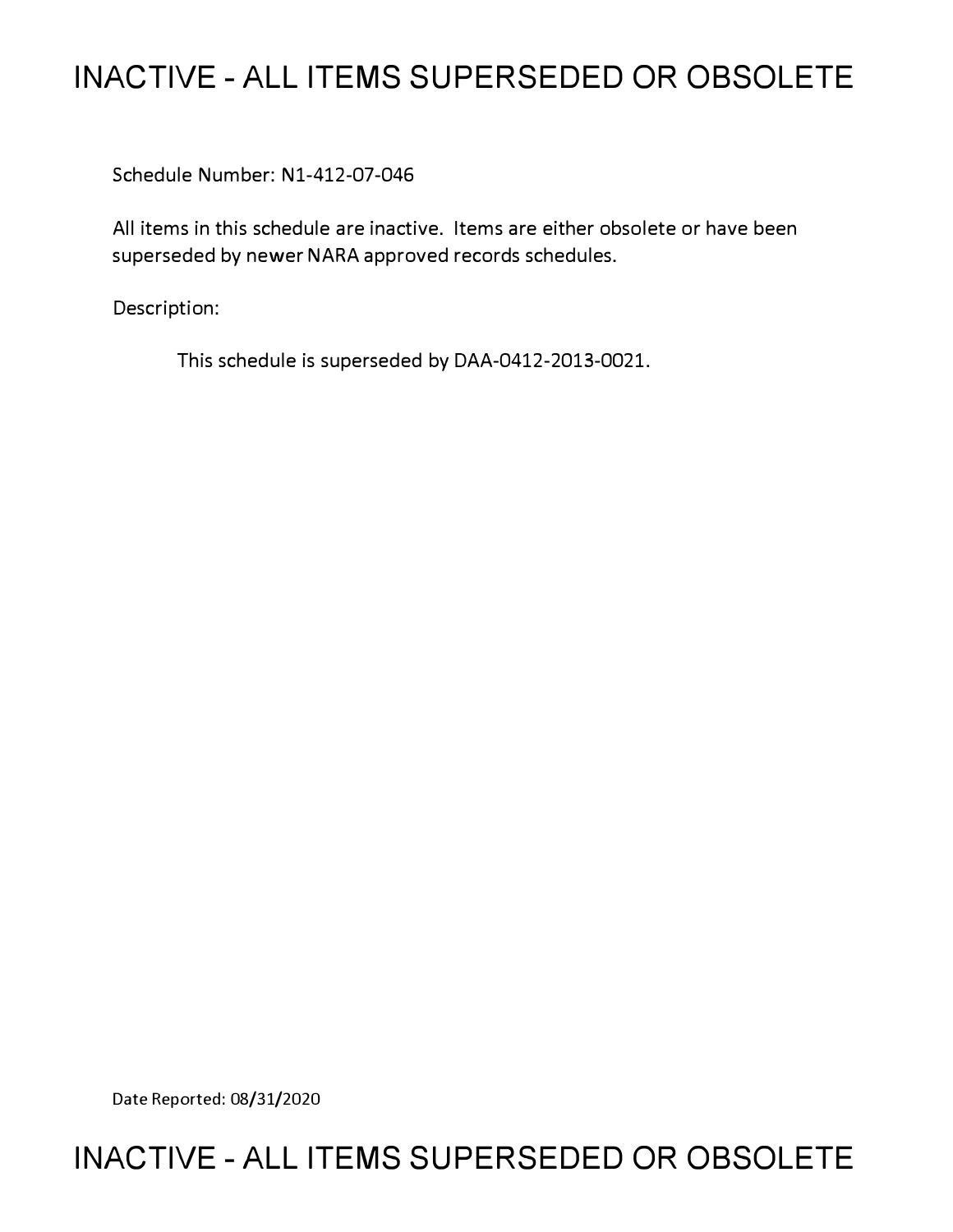|                                                                                | <b>REQUEST FOR RECORDS DISPOSITION AUTHORITY</b>                                                                                                                                                                                                                                                                                                                                                                                                                                                               |                     |              | <b>JOB NUMBER</b><br>$N1 - 412 - 07 - 46$                                                                  |                                             |                                            |
|--------------------------------------------------------------------------------|----------------------------------------------------------------------------------------------------------------------------------------------------------------------------------------------------------------------------------------------------------------------------------------------------------------------------------------------------------------------------------------------------------------------------------------------------------------------------------------------------------------|---------------------|--------------|------------------------------------------------------------------------------------------------------------|---------------------------------------------|--------------------------------------------|
| To: NATIONAL ARCHIVES and RECORDS ADMINISTRATION (NIR)<br>WASHINGTON, DC 20408 |                                                                                                                                                                                                                                                                                                                                                                                                                                                                                                                |                     |              | <b>DATE RECEIVED</b><br>$1 - 11 - 2007$                                                                    |                                             |                                            |
| 1. FROM (Agency or establishment)                                              |                                                                                                                                                                                                                                                                                                                                                                                                                                                                                                                |                     |              | NOTIFICATION TO AGENCY                                                                                     |                                             |                                            |
| U.S. Environmental Protection Agency                                           |                                                                                                                                                                                                                                                                                                                                                                                                                                                                                                                |                     |              |                                                                                                            |                                             |                                            |
| 2. MAJOR SUBDIVISION                                                           |                                                                                                                                                                                                                                                                                                                                                                                                                                                                                                                |                     |              |                                                                                                            |                                             |                                            |
| Pesticides                                                                     |                                                                                                                                                                                                                                                                                                                                                                                                                                                                                                                |                     |              | In accordance with the provisions of 44 U.S.C.<br>disposition<br>$3303a$ ,<br>the<br>request,<br>including |                                             |                                            |
| 3. MINOR SUBDIVISION                                                           |                                                                                                                                                                                                                                                                                                                                                                                                                                                                                                                |                     | be           | amendments, is approved except for items that may<br>marked Adisposition not approved≅ or                  |                                             |                                            |
| Headquarters                                                                   |                                                                                                                                                                                                                                                                                                                                                                                                                                                                                                                |                     |              |                                                                                                            | Awithdrawn≅ in column 10.                   |                                            |
| 4. NAME OF PERSON WITH WHOM TO CONFER                                          |                                                                                                                                                                                                                                                                                                                                                                                                                                                                                                                | <b>S. TELEPHONE</b> | <b>DATE</b>  |                                                                                                            | ARCHIVIST OF THE UNITED STATES              |                                            |
| John B. Ellis                                                                  |                                                                                                                                                                                                                                                                                                                                                                                                                                                                                                                | 202-566-1643        |              |                                                                                                            | $1262$ ) flow breaking                      |                                            |
| <b>6. AGENCY CERTIFICATION</b>                                                 | I hereby certify that I am authorized to act for this agency in matters pertaining to the disposition of its records and that the records<br>proposed for disposal on the attached 2 page(s) are not now needed for the business of this agency or will not be needed after the<br>retention periods specified; and that written concurrence from the General Accounting Office, under the provisions of Title 8 of the<br>GAO manual for Guidance of Federal Agencies,<br>is not required;<br>is attached; or | has been requested. |              |                                                                                                            |                                             |                                            |
| <b>DATE</b><br>$-F\rightarrow$                                                 | SIGNATURE OF AGENCY REPRESENTATIVE                                                                                                                                                                                                                                                                                                                                                                                                                                                                             |                     | <b>TITLE</b> |                                                                                                            |                                             |                                            |
| 7. Item                                                                        | of $h$ B. Ellis/ $\ell$ M $n \ell$<br>8. DESCRIPTION OF ITEM AND PROPOSED DISPOSITION                                                                                                                                                                                                                                                                                                                                                                                                                          | IMY                 |              | Agency Records Officer                                                                                     | 9. GRS OR SUPERSEDED<br><b>JOB CITATION</b> | <b>10. ACTION TAKEN</b><br>(NARA USE ONLY) |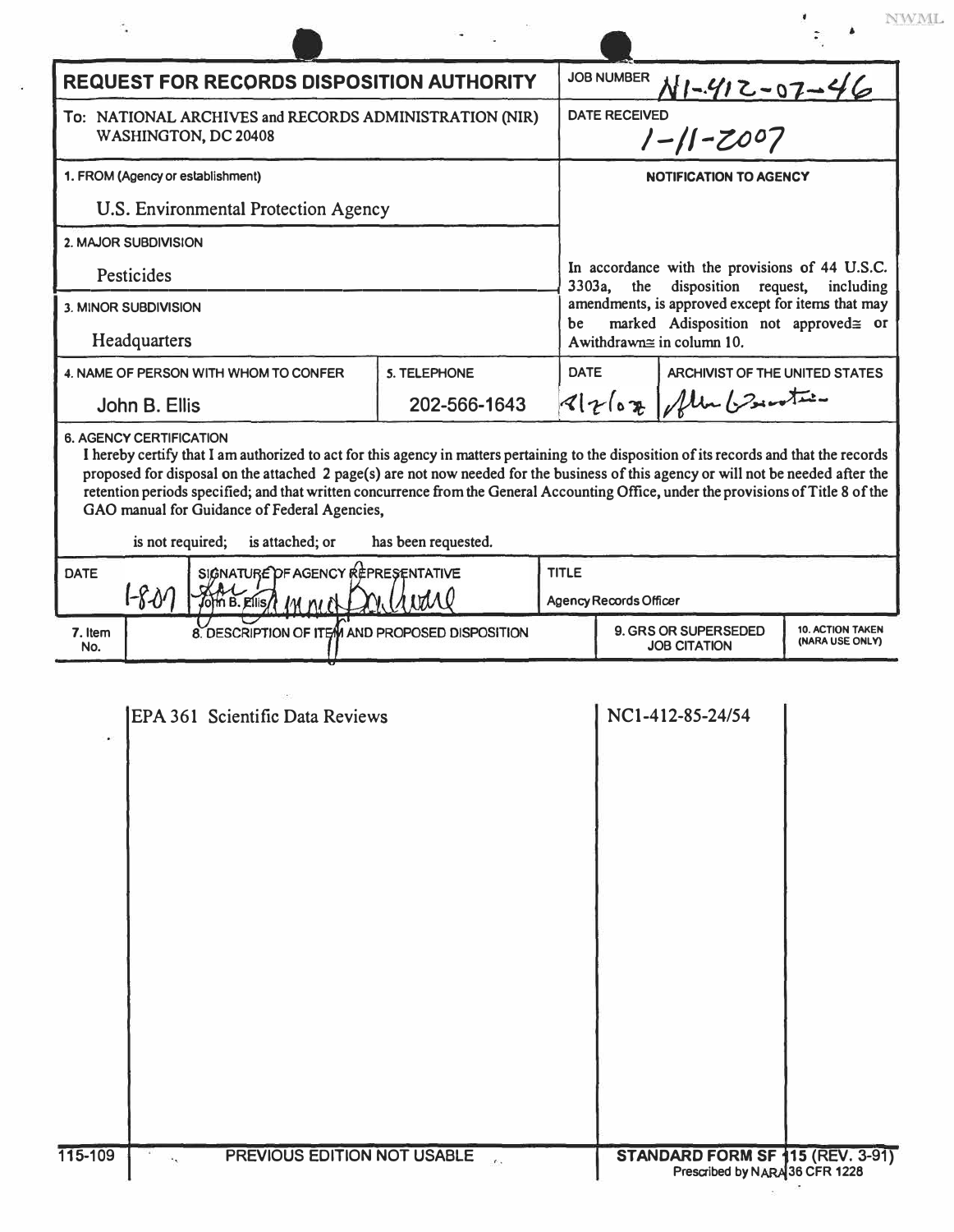# **EPA Records Schedule 361**

**Status:** Final, 02/29/2008

 $\mathbf{A}$ 

**Title:** Scientific Data Reviews

**Program:** Pesticides

**Applicability:** Headquarters

**Function:** 1 08-025-06-01 - Ensure Safe Use of Pesticides

#### **NARA Disposal Authority:**

This schedule authorizes the disposition of the record copy in any media (media neutral), excluding any records already in electronic form. Records designated for permanent retention must be transferred to the National Archives in accordance with NARA standards at the time of transfer.

•  $N1-412-07-46$ 

#### **Description:**

Records consist of reviews of scientific data to determine the potential hazards of pesticide chemicals. Data may pertain to toxicology, residue chemistry, ecological effects, exposure assessment, etc.

#### **Disposition Instructions:**

**Item a(l):** Record copy- Nonelectronic

- **Permanent**
- Close inactive records upon completion ofereview.
- Transfer to the National Archives 20 years after file closure. If record is microform, destroy paper after quality assurance is completed.

**Item a(2):** Record copy - Electronic

- **Permanent**
- Close inactive records upon completion of review.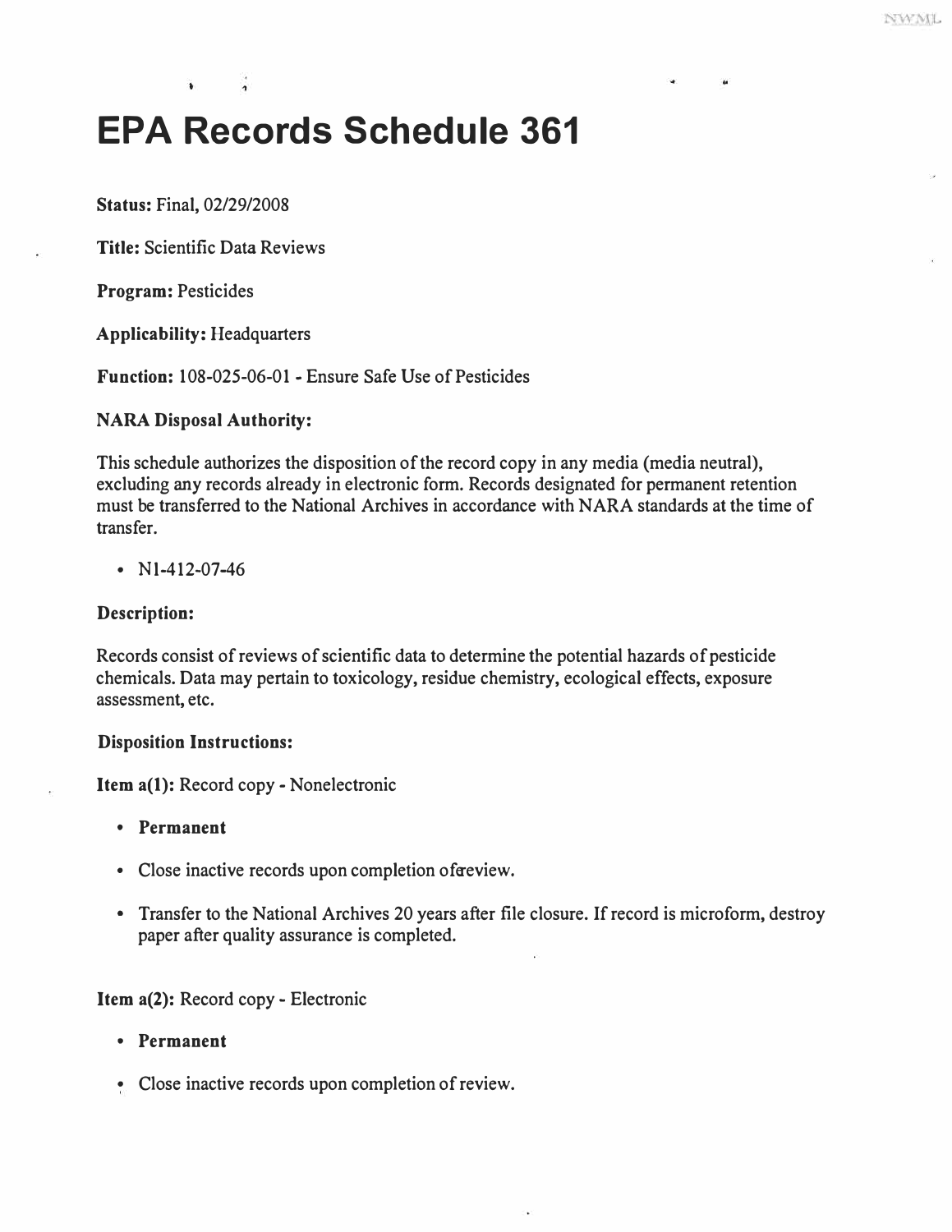**• Transfer to the National Archives** *5* **years after file closure, with any related documentation and external finding aids, as specified in 36 CFR 1228.270 or standards applicable at the time.** 

**Item a(3): Electronic copy of records transferred to the National Archives** 

**• Disposable** 

 $\mathbf x = \mathbf x$ 

- **Close file upon transfer to the National Archives.**
- **Delete after electronic record copy is successfully transferred to the National Archives.**

#### **Guidance:**

**Toxicology reviews are available from OPP Information Services Center, Document Services Area.** 

**Microform copies are to be produced in accordance with the standards in 36 CFR 1230.10 and 1230.20.** 

**Records containing sensitive information must be shredded or otherwise definitively destroyed to protect confidentiality.** 

#### **Reasons for Disposition:**

**The disposition instructions have been rewritten to allow for maintaining the record copy in**  EPA's electronic recordkeeping system. The retention is unchanged.

**The following changes were made in the 02/29/2008 version:** 

- 
- **Divided item a into three subitems, a(l)-(3). Revised the titles of disposition items a(I )-(3). Revised the disposition instruction for item a(3).**
- 

**The following disposition items were changed in the 12/20/2006 version:** 

- 
- 
- **Item a - Paper records changed to Record copy. Item b - Office microform copies deleted as nonrecords. Item c Permanent microform copy deleted and combined with item a.**

**Item d for electronic copies created with word processing and electronic mail applications deleted 08/18/2006 pursuant to NARA Bulletin 2006-04.**